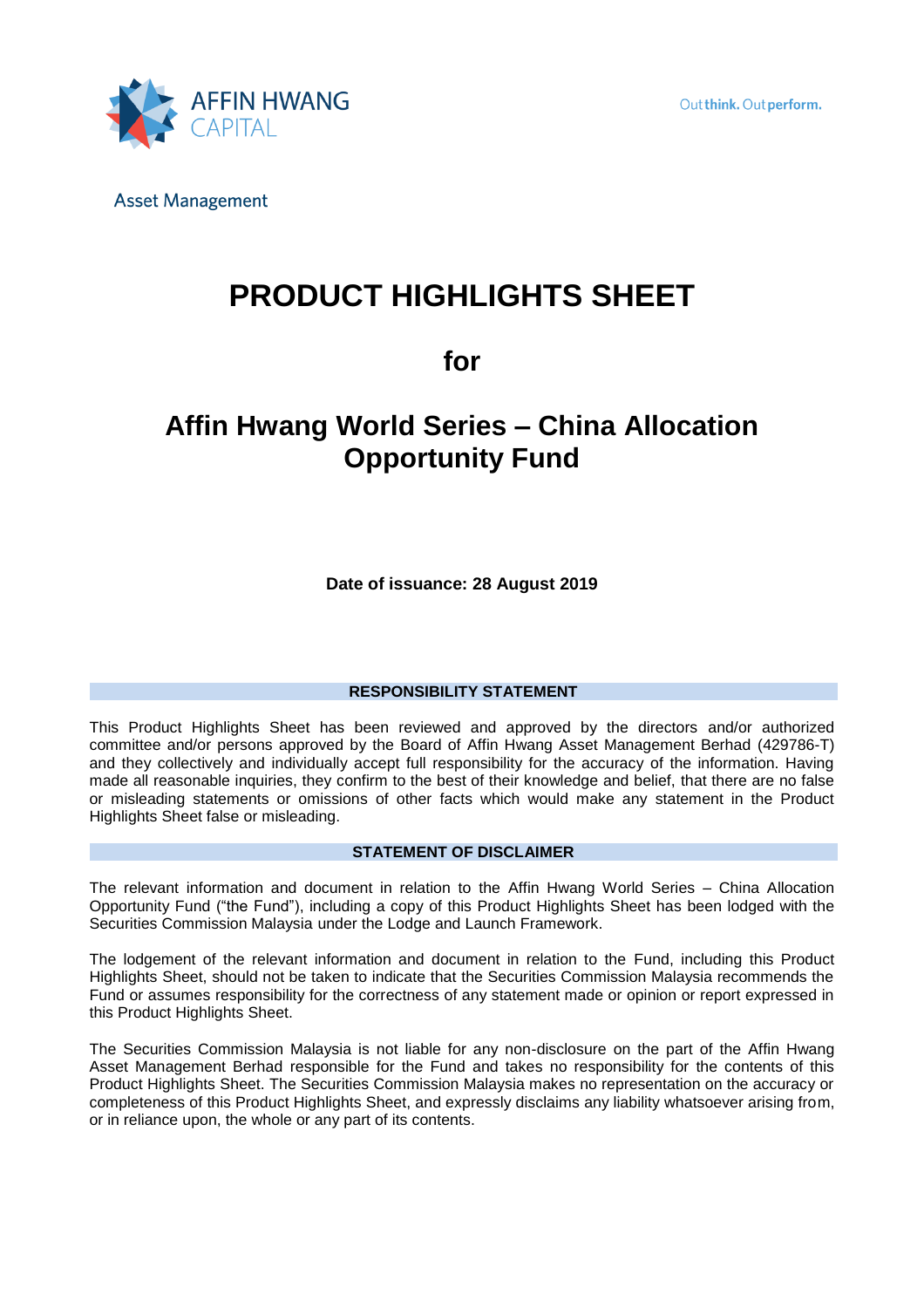

**This Product Highlights Sheet only highlights the key features and risks of this Fund. Investors are advised to request, read and understand the Information Memorandum of the Fund before deciding to invest.**

# **PRODUCT HIGHLIGHTS SHEET**

# **AFFIN HWANG WORLD SERIES – CHINA ALLOCATION OPPORTUNITY FUND**

#### **BRIEF INFORMATION ON THE PRODUCT**

#### **1. What is this product about?**

The Fund is an open-ended wholesale feeder fund which seeks to achieve capital appreciation and regular income over medium to long term period by investing in a collective investment scheme, namely UBS (Lux) Key Selection SICAV – China Allocation Opportunity.

#### **PRODUCT SUITABILITY**

#### **2. Who is this product suitable for?**

The Fund is designed for Sophisticated Investors who capital appreciation and regular income through investments in a diversified portfolio of equities and bonds with a focus on China, have a medium to long term investment horizon and have a high risk tolerance.

### **KEY PRODUCT FEATURES**

#### **3. What am I investing in?**

| Classes                                                                                                                          | <b>USD</b><br><b>Class</b>                                                                                                                                                                                           | <b>MYR</b><br><b>Class</b>                                                                                                                                                                                                                                                                                                                                                                                                                                                                                                                                                                 | <b>MYR</b><br>Hedged-<br>class | <b>SGD</b><br>Hedged-<br>class                                                                                                                                                                                                                                                                   | <b>AUD</b><br>Hedged-<br>class | <b>GBP</b><br>Hedged-<br>class | <b>EUR</b><br>Hedged-<br>class | <b>RMB</b><br>Hedged-<br>class |
|----------------------------------------------------------------------------------------------------------------------------------|----------------------------------------------------------------------------------------------------------------------------------------------------------------------------------------------------------------------|--------------------------------------------------------------------------------------------------------------------------------------------------------------------------------------------------------------------------------------------------------------------------------------------------------------------------------------------------------------------------------------------------------------------------------------------------------------------------------------------------------------------------------------------------------------------------------------------|--------------------------------|--------------------------------------------------------------------------------------------------------------------------------------------------------------------------------------------------------------------------------------------------------------------------------------------------|--------------------------------|--------------------------------|--------------------------------|--------------------------------|
| Launch Date                                                                                                                      | 18 January 2019                                                                                                                                                                                                      |                                                                                                                                                                                                                                                                                                                                                                                                                                                                                                                                                                                            |                                |                                                                                                                                                                                                                                                                                                  |                                |                                |                                |                                |
| Initial Offer Price                                                                                                              | USD<br>0.50                                                                                                                                                                                                          | <b>MYR</b><br>0.50                                                                                                                                                                                                                                                                                                                                                                                                                                                                                                                                                                         | <b>MYR</b><br>0.50             | SGD<br>0.50                                                                                                                                                                                                                                                                                      | <b>AUD</b><br>0.50             | <b>GBP</b><br>0.50             | <b>EUR</b><br>0.50             | <b>RMB</b><br>0.50             |
| The initial offer price is the Selling Price and Repurchase Price for each Units of the Fund during<br>the initial offer period. |                                                                                                                                                                                                                      |                                                                                                                                                                                                                                                                                                                                                                                                                                                                                                                                                                                            |                                |                                                                                                                                                                                                                                                                                                  |                                |                                |                                |                                |
| Initial Offer Period                                                                                                             | $\bullet$<br>٠                                                                                                                                                                                                       | The initial offer period for USD Class, MYR Class, MYR Hedged-class, SGD Hedged-class<br>and AUD Hedged-class will be for a period of not more than 45 calendar days from the<br>Commencement Date of the Fund. The initial offer period may be shortened if we determine<br>that it is in your best interest.<br>The initial offer period for GBP Hedged-class, EUR Hedged-class and RMB Hedged-class<br>will be one (1) day commencing from the launch of a particular Class, and the launch will be<br>disseminated through official communication channels and communiques to the Unit |                                |                                                                                                                                                                                                                                                                                                  |                                |                                |                                |                                |
| Tenure                                                                                                                           | Holders.<br>This Fund is an open-ended fund where it does not have a fixed maturity date and may only<br>be terminated in accordance with the terms of the Information Memorandum and the<br>provisions of the Deed. |                                                                                                                                                                                                                                                                                                                                                                                                                                                                                                                                                                                            |                                |                                                                                                                                                                                                                                                                                                  |                                |                                |                                |                                |
| <b>Base Currency</b>                                                                                                             | <b>USD</b>                                                                                                                                                                                                           |                                                                                                                                                                                                                                                                                                                                                                                                                                                                                                                                                                                            |                                |                                                                                                                                                                                                                                                                                                  |                                |                                |                                |                                |
| Investment<br>Strategy                                                                                                           | The Fund will be investing a minimum of 80% of the Fund's NAV into the Target Fund and a<br>maximum of 20% of the Fund's NAV into money market instruments, deposits with Financial<br>Institutions and / or cash.   |                                                                                                                                                                                                                                                                                                                                                                                                                                                                                                                                                                                            |                                |                                                                                                                                                                                                                                                                                                  |                                |                                |                                |                                |
|                                                                                                                                  |                                                                                                                                                                                                                      |                                                                                                                                                                                                                                                                                                                                                                                                                                                                                                                                                                                            |                                | We may take temporary defensive positions that may be inconsistent with the Fund's principal<br>strategy by reducing its investments into the Target Fund and raise liquidity level of the Fund<br>during adverse market conditions to protect the Unit Holders' interest. In raising the Fund's |                                |                                |                                |                                |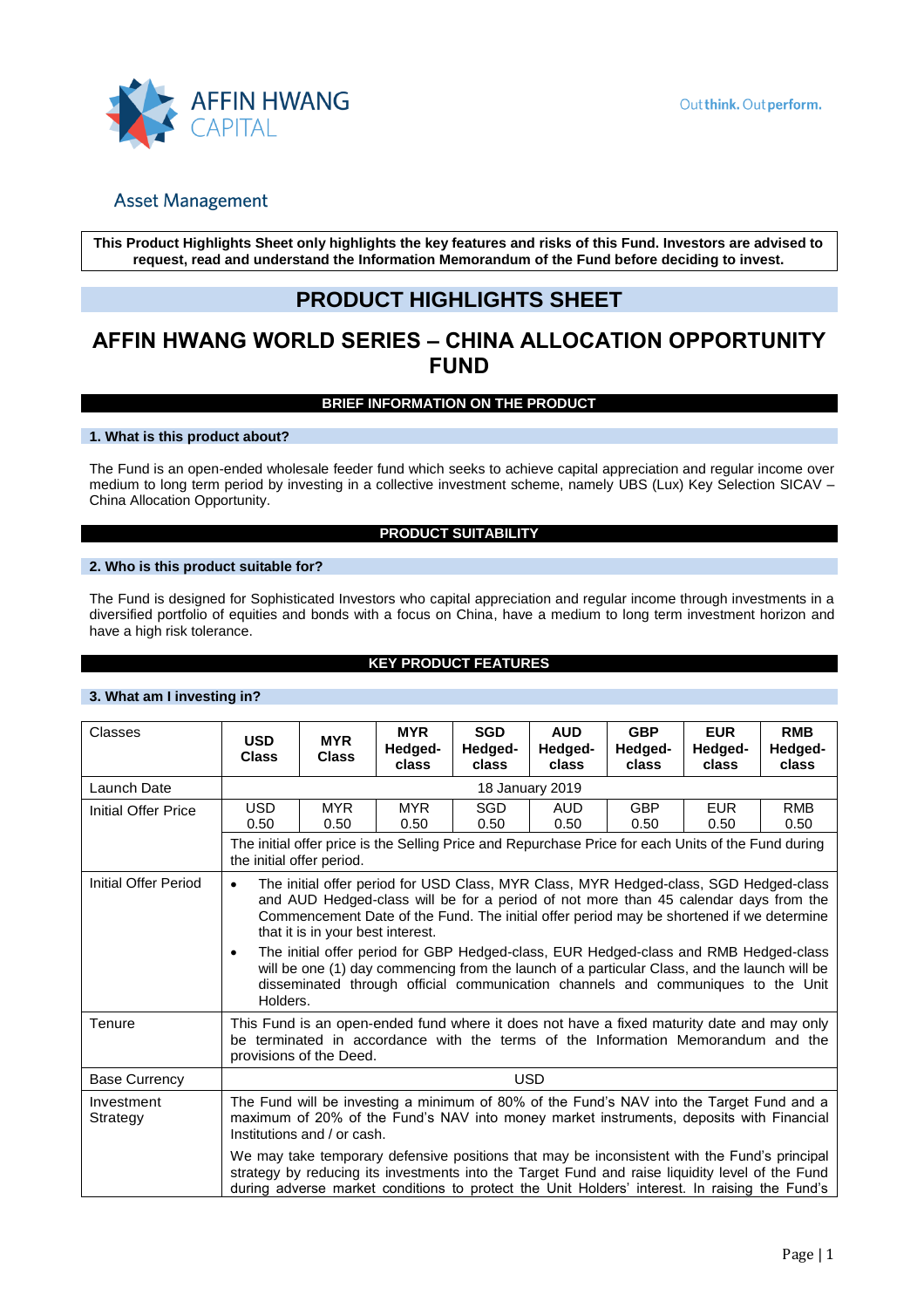

|                                            | liquidity level, we may also invest in collective investment schemes that are relevant and<br>consistent with the investment objective of the Fund.                                                                                                                                                                                                                                                                                                                                                                                                                                                                                                                                                                                                                                                                                                                                                                                                                                                                                                                                                                                     |                                                                                                                                                                                                                                                                                                                                     |                     |  |                              |                     |                     |                     |                     |  |
|--------------------------------------------|-----------------------------------------------------------------------------------------------------------------------------------------------------------------------------------------------------------------------------------------------------------------------------------------------------------------------------------------------------------------------------------------------------------------------------------------------------------------------------------------------------------------------------------------------------------------------------------------------------------------------------------------------------------------------------------------------------------------------------------------------------------------------------------------------------------------------------------------------------------------------------------------------------------------------------------------------------------------------------------------------------------------------------------------------------------------------------------------------------------------------------------------|-------------------------------------------------------------------------------------------------------------------------------------------------------------------------------------------------------------------------------------------------------------------------------------------------------------------------------------|---------------------|--|------------------------------|---------------------|---------------------|---------------------|---------------------|--|
|                                            | We hold the discretion to substitute the Target Fund with another fund that has a similar<br>objective with the Fund, if, in our opinion, the Target Fund no longer meets the Fund's<br>investment objective. However, this is subject to the Unit Holder's approval before such change<br>is made.                                                                                                                                                                                                                                                                                                                                                                                                                                                                                                                                                                                                                                                                                                                                                                                                                                     |                                                                                                                                                                                                                                                                                                                                     |                     |  |                              |                     |                     |                     |                     |  |
|                                            |                                                                                                                                                                                                                                                                                                                                                                                                                                                                                                                                                                                                                                                                                                                                                                                                                                                                                                                                                                                                                                                                                                                                         | <b>Derivatives</b>                                                                                                                                                                                                                                                                                                                  |                     |  |                              |                     |                     |                     |                     |  |
|                                            | We may employ derivatives, such as foreign exchange forward contracts and cross currency<br>swaps, mainly for hedging purposes. Cross currency swaps and/or foreign exchange forward<br>contracts may be used to hedge the principal and/or the returns of the foreign currency exposure<br>of any of the Class(es) against the Base Currency of the Fund. The employment of derivatives<br>under these circumstances is expected to reduce the impact of foreign currency movements of<br>the Fund's NAV, irrespective of the currency classes. While the hedging strategy will assist with<br>mitigating the potential foreign exchange losses by the Fund, any potential foreign exchange<br>gains from the hedging strategy will be capped as well. The Fund may also employ derivatives<br>for investment purposes to enhance the returns of the Fund by taking a view on the underlying<br>asset or currency, and establish a long position to gain a specific underlying exposure. The types<br>of derivatives envisaged for investment purposes include forwards and swaps which are OTC or<br>traded on centralized exchanges. |                                                                                                                                                                                                                                                                                                                                     |                     |  |                              |                     |                     |                     |                     |  |
| <b>Asset Allocation</b>                    | A minimum of 80% of the Fund's NAV to be invested in the Target Fund; and<br>A maximum of 20% of the Fund's NAV to be invested in money market instruments,<br>٠<br>deposits and/or cash.                                                                                                                                                                                                                                                                                                                                                                                                                                                                                                                                                                                                                                                                                                                                                                                                                                                                                                                                               |                                                                                                                                                                                                                                                                                                                                     |                     |  |                              |                     |                     |                     |                     |  |
|                                            | Subject to the availability of income, the Fund endeavours to distribute income for the respective<br>Classes in the following manner, after the end of its first financial year.<br>Class(es)<br><b>Frequency</b>                                                                                                                                                                                                                                                                                                                                                                                                                                                                                                                                                                                                                                                                                                                                                                                                                                                                                                                      |                                                                                                                                                                                                                                                                                                                                     |                     |  |                              |                     |                     |                     |                     |  |
|                                            | <b>USD Class</b>                                                                                                                                                                                                                                                                                                                                                                                                                                                                                                                                                                                                                                                                                                                                                                                                                                                                                                                                                                                                                                                                                                                        |                                                                                                                                                                                                                                                                                                                                     |                     |  |                              | Monthly             |                     |                     |                     |  |
| <b>Distribution Policy</b>                 |                                                                                                                                                                                                                                                                                                                                                                                                                                                                                                                                                                                                                                                                                                                                                                                                                                                                                                                                                                                                                                                                                                                                         | <b>MYR Class</b><br>MYR Hedged-class                                                                                                                                                                                                                                                                                                |                     |  |                              |                     |                     |                     |                     |  |
|                                            |                                                                                                                                                                                                                                                                                                                                                                                                                                                                                                                                                                                                                                                                                                                                                                                                                                                                                                                                                                                                                                                                                                                                         | SGD Hedged-class                                                                                                                                                                                                                                                                                                                    |                     |  |                              |                     |                     |                     |                     |  |
|                                            |                                                                                                                                                                                                                                                                                                                                                                                                                                                                                                                                                                                                                                                                                                                                                                                                                                                                                                                                                                                                                                                                                                                                         | AUD Hedged-class                                                                                                                                                                                                                                                                                                                    |                     |  |                              | Quarterly           |                     |                     |                     |  |
|                                            |                                                                                                                                                                                                                                                                                                                                                                                                                                                                                                                                                                                                                                                                                                                                                                                                                                                                                                                                                                                                                                                                                                                                         | <b>GBP</b> Hedged-class<br><b>EUR Hedged-class</b>                                                                                                                                                                                                                                                                                  |                     |  |                              |                     |                     |                     |                     |  |
|                                            |                                                                                                                                                                                                                                                                                                                                                                                                                                                                                                                                                                                                                                                                                                                                                                                                                                                                                                                                                                                                                                                                                                                                         |                                                                                                                                                                                                                                                                                                                                     |                     |  |                              |                     |                     |                     |                     |  |
| Minimum Initial<br>Investment <sup>®</sup> | <b>USD</b><br>5,000                                                                                                                                                                                                                                                                                                                                                                                                                                                                                                                                                                                                                                                                                                                                                                                                                                                                                                                                                                                                                                                                                                                     | <b>MYR</b><br>5,000                                                                                                                                                                                                                                                                                                                 | <b>MYR</b><br>5,000 |  | SGD<br>5,000                 | <b>AUD</b><br>5,000 | <b>GBP</b><br>5,000 | <b>EUR</b><br>5,000 | <b>RMB</b><br>5,000 |  |
| Minimum Additional                         | <b>USD</b>                                                                                                                                                                                                                                                                                                                                                                                                                                                                                                                                                                                                                                                                                                                                                                                                                                                                                                                                                                                                                                                                                                                              | <b>MYR</b>                                                                                                                                                                                                                                                                                                                          | <b>MYR</b>          |  | SGD                          | <b>AUD</b>          | <b>GBP</b>          | <b>EUR</b>          | <b>RMB</b>          |  |
| Investment <sup>®</sup>                    | 1,000                                                                                                                                                                                                                                                                                                                                                                                                                                                                                                                                                                                                                                                                                                                                                                                                                                                                                                                                                                                                                                                                                                                                   | 1,000                                                                                                                                                                                                                                                                                                                               | 1,000               |  | 1,000                        | 1,000               | 1,000               | 1,000               | 1,000               |  |
| Minimum Units                              | 10,000<br><b>Units</b>                                                                                                                                                                                                                                                                                                                                                                                                                                                                                                                                                                                                                                                                                                                                                                                                                                                                                                                                                                                                                                                                                                                  | 10,000                                                                                                                                                                                                                                                                                                                              | 10,000              |  | 10,000                       | 10,000              | 10,000              | 10,000              | 10,000              |  |
| Held <sup>*</sup>                          |                                                                                                                                                                                                                                                                                                                                                                                                                                                                                                                                                                                                                                                                                                                                                                                                                                                                                                                                                                                                                                                                                                                                         | Units                                                                                                                                                                                                                                                                                                                               | Units               |  | Units                        | Units               | Units               | Units               | Units               |  |
|                                            |                                                                                                                                                                                                                                                                                                                                                                                                                                                                                                                                                                                                                                                                                                                                                                                                                                                                                                                                                                                                                                                                                                                                         | If the balance of your investment (i.e. total number of Units) is less than the minimum holding of<br>Units, you will be required to make an additional investment in order to meet the required<br>minimum balance of investment. Otherwise, we may withdraw all your holding of Units in the<br>Fund and pay the proceeds to you. |                     |  |                              |                     |                     |                     |                     |  |
| Minimum Units Per<br>Switch*               | 10,000<br>Units                                                                                                                                                                                                                                                                                                                                                                                                                                                                                                                                                                                                                                                                                                                                                                                                                                                                                                                                                                                                                                                                                                                         | 10,000<br>Units                                                                                                                                                                                                                                                                                                                     | 10,000<br>Units     |  | 10,000<br>Units              | 10,000<br>Units     | 10,000<br>Units     | 10,000<br>Units     | 10,000<br>Units     |  |
|                                            |                                                                                                                                                                                                                                                                                                                                                                                                                                                                                                                                                                                                                                                                                                                                                                                                                                                                                                                                                                                                                                                                                                                                         |                                                                                                                                                                                                                                                                                                                                     |                     |  |                              |                     |                     |                     |                     |  |
|                                            |                                                                                                                                                                                                                                                                                                                                                                                                                                                                                                                                                                                                                                                                                                                                                                                                                                                                                                                                                                                                                                                                                                                                         |                                                                                                                                                                                                                                                                                                                                     |                     |  | <b>About the Target Fund</b> |                     |                     |                     |                     |  |

 $\overline{a}$ 

<sup>\*</sup> Subject to change at our discretion.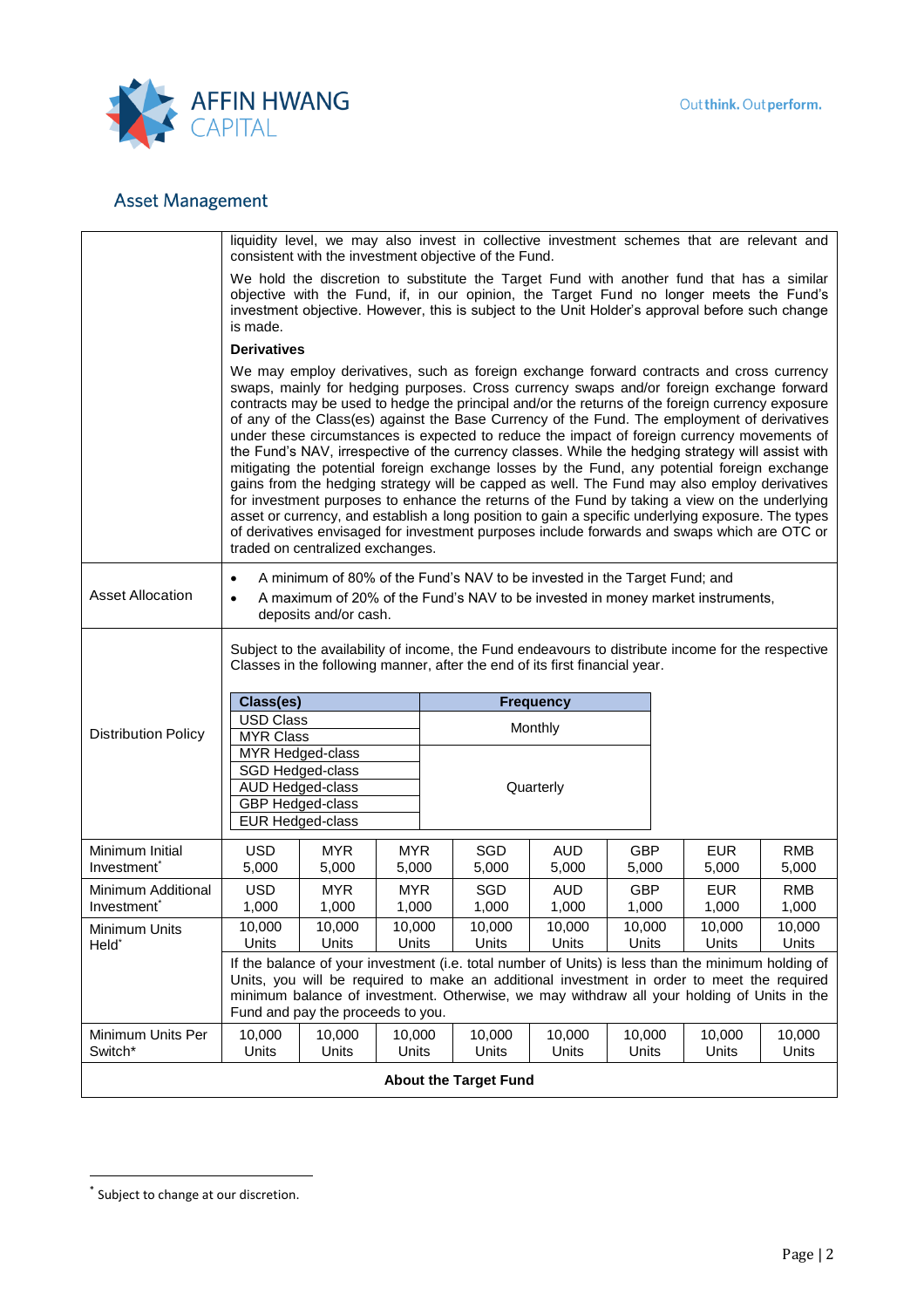

| <b>Target Fund</b>                   | UBS (Lux) Key Selection SICAV – China Allocation Opportunity |  |  |  |
|--------------------------------------|--------------------------------------------------------------|--|--|--|
| Type of Class                        | USD P 6% monthly distribution share class                    |  |  |  |
| Inception Date of<br>the Target Fund | 8 June 2015                                                  |  |  |  |
| Inception Date of<br>the Class       | 8 June 2015                                                  |  |  |  |
| Country of Origin                    | Luxembourg                                                   |  |  |  |
| Regulatory<br>Authority              | Commission de Surveillance du Secteur Financier ("CSSF")     |  |  |  |

*Note: Please refer to the Fund's Information Memorandum for further details of the Fund.*

#### **4. Who am I investing with?**

Relevant parties' information:

| The Manager                                                 | Affin Hwang Asset Management Berhad     |
|-------------------------------------------------------------|-----------------------------------------|
| Manager's Delegate<br>(Fund Accounting and Valuation Agent) | <b>TMF Trustees Malaysia Berhad</b>     |
| The Trustee                                                 | <b>TMF Trustees Malaysia Berhad</b>     |
| The Trustee's Delegate(Local & Foreign Custodian)           | Standard Chartered Bank Malaysia Berhad |

#### **5. What are the possible outcomes of my investment?**

This Fund is a wholesale feeder fund that invests in the Target Fund, which in turn invests in a diversified portfolio of equities and bonds with a focus on China. The performance of this Fund would to a great extent be linked to the price movements of the Target Fund which in turn is reliant on the performance of the underlying investments that it is invested in.

As such, the value of your investments will be reliant on the performance of the Target Fund. This means that if the Target Fund performs well, the Fund may reflect similar performance and likewise if the performance of the Target Fund falls, the value of your investment will also be affected. The Fund's performance is dependent on the Target Fund Manager's expertise in managing the Fund.

The Fund endeavours to distribute income for the respective Classes in the manner stated in Distribution Policy section, after the end of its first financial year.

Please note that the capital and returns of the Fund are not guaranteed.

#### **KEY RISKS**

#### **6. What are the key risks associated with this product?**

#### **General risks**

- **Market risk** Market risk arises because of factors that affect the entire market place. Factors such as economic growth, political stability and social environment are some examples of conditions that have an impact on businesses, whether positive or negative. It stems from the fact that there are economy-wide perils, or instances of political or social instability which threaten all businesses. Hence, the Fund will be exposed to market uncertainties and fluctuations in the economic, political and social environment that will affect the market price of the investments either in a positive or negative way.
- **Fund management risk**  This risk refers to the day-to-day management of the Fund by us which will impact the performance of the Fund. For example, investment decisions undertaken by us as a result of an incorrect view of the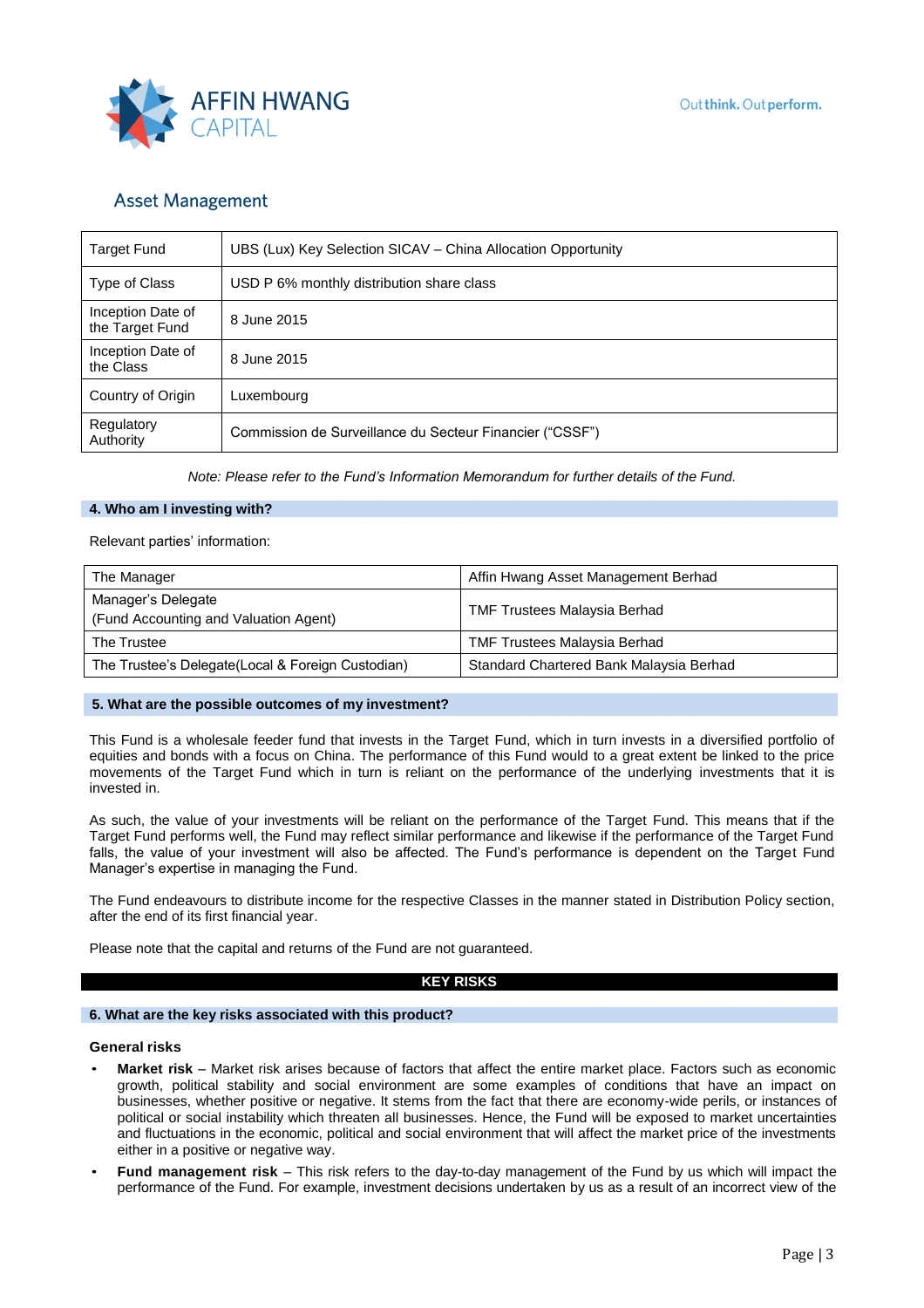

market or any non-compliance with internal policies, investment mandate, the Deed, relevant law or guidelines due to factors such as human error, fraud, dishonesty or weaknesses in operational process and systems, may adversely affect the performance of the Fund.

- **Performance risk** This Fund is a feeder fund which invests in another collective investment scheme, namely the Target Fund. The performance of the Fund very much depends on the performance of the Target Fund. If the Target Fund does not perform in accordance with its objective, the performance of the Fund will also be impacted negatively. The performance of the Target Fund and consequently of this Fund may go down as well as up, depending on the circumstances prevailing at a particular given time. On that basis, there is never a guarantee that investing in the Fund will produce a positive investment returns in accordance with its objective.
- **Inflation risk** This is the risk that your investment in the Fund may not grow or generate income at a rate that keeps pace with inflation. This would reduce your purchasing power even though the value of the investment in monetary terms has increased.
- **Loan financing risk** This risk occurs when you take a loan/financing to finance your investment. The inherent risk of investing with borrowed money includes you being unable to service the loan repayments. In the event Units are used as collateral, you may be required to top-up your existing instalment if the prices of Units fall below a certain level due to market conditions. Failing which, the Units may be sold at a lower net asset value per unit as compared to the net asset value per unit at the point of purchase towards settling the loan.
- **Operational risk**  Operational risk is the risk of loss due to the breakdown, deficiencies or weaknesses in the operational support functions resulting in the operations or internal control processes producing an insufficient degree of customer quality or internal control by the Manager. Operational risk is typically associated with human error, system failure, fraud and inadequate or defective procedures and controls.

#### **Specific risks**

- **Concentration risk**  This Fund is a feeder fund which invests in a single collective investment scheme. Any adverse effect on the Target Fund will inevitably affect the Fund as well. The performance of the Fund is also dependent on the performance of the Target Fund. This risk may be mitigated as we are allowed to take temporary defensive positions in response to adverse market conditions. We also are able to substitute the Target Fund with another fund with similar objective of the Fund if, in our opinion, the Target Fund no longer meets the Fund's objective subject to Unit Holders' approval.
- **Liquidity risk**  Liquidity risk refers to two scenarios. The first is where an investment cannot be sold due to unavailability of a buyer for that investment. The second scenario exists where the investment, by its nature, is thinly traded. This will have the effect of causing the investment to be sold below its fair value which would adversely affect the NAV of the Fund. Upon such event and in the best interest of the Unit Holders, the Trustee may suspend the repurchase of Units requests.
- **Country risk -** Investments of the Fund in the Target Fund which is domiciled in Luxembourg may be affected by changes in the economic and political climate, restriction on currency repatriation or other developments in the law or regulations of Luxembourg. For example, the deteriorating economic condition of that country may adversely affect the value of the investments undertaken by the Fund and in turn may cause the NAV of the Fund to fall.
- **Currency risk** As the investments of the Fund may be denominated in currencies other than the Base Currency, any fluctuation in the exchange rate between the Base Currency and the currencies in which the investments are denominated may have an impact on the value of these investments. You should be aware that if the currencies in which the investments are denominated depreciate against the Base Currency, this will have an adverse effect on the NAV of the Fund in the Base Currency and vice versa. You should note that any gain or loss arising from the fluctuation in the exchange rate may further increase or decrease the returns of the investment.

#### *Currency risk at the Fund level*

The impact of the exchange rate movement between the Base Currency of the Fund and the currency of the underlying investments (other than in USD) may result in a depreciation of the value of the investments as expressed in the Base Currency of the Fund.

#### *Currency risk at the Class level*

The impact of the exchange rate movement between the Base Currency of the Fund and the currency of the respective Classes (other than USD Class) may result in a depreciation of your holdings as expressed in the Base Currency of the Fund.

#### *Currency risk at the Hedged-class level*

Currency hedging reduces the effect of exchange rate movements for the Hedged-class, but it does not entirely eliminate currency risk between the Hedged-class and the Base Currency (not a perfect hedge). Hence, the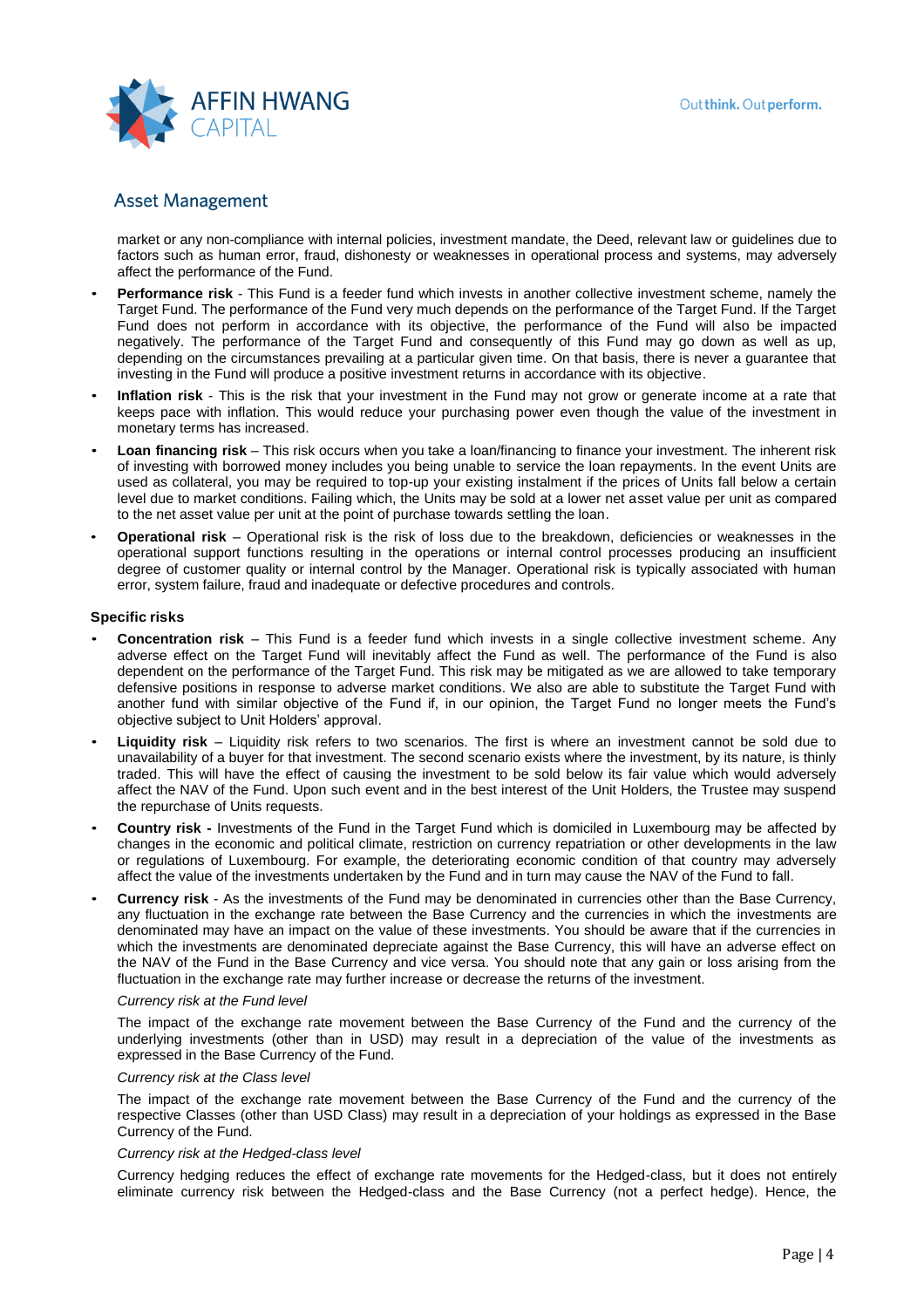

unhedged portion of the respective Hedged-class will be affected by the exchange rate movements and it may cause fluctuation of NAV of the respective Hedged-class. You should note, however, that if the exchange rate moves favourably, the Fund would not benefit from any upside in currency movement due to the hedging strategy. In addition, hedging is subject to a minimum investment size of entering into a forward contract and cost of hedging which may affect returns of the respective Hedged-class.

• **Target Fund Manager risk** - As a feeder fund, the Fund invests into the Target Fund which is managed by the Target Fund Manager. We have no control over the investment technique and knowledge, operational controls and management of the Target Fund Manager. In the event of any mismanagement of the Target Fund, the NAV of the Fund, which invests substantially all of its assets into the Target Fund, would be affected adversely

*Note: Please refer to "Understanding the Risks of the Fund and the Target Fund" in Information Memorandum for further details on each risk.*

*Please note that the Fund, being a unit holder of the Target Fund, assumes the specific risks of the Target Fund. Please refer to the Information Memorandum for more information on the peculiar risks relating to the Target Fund.*

**It is important to note that events affecting the investments cannot always be foreseen. Therefore, it is not possible to protect investments against all risks.** 

**You are recommended to read the whole Information Memorandum to assess the risks associated with the Fund. If necessary, you should consult your professional adviser(s) for a better understanding of the risks.** 

#### **FEES & CHARGES**

#### **7. What are the fees and charges involved?**

There are fees and charges involved and you are advised to consider them before contributing to the Fund.

#### **What will I be charged by the Manager?**

| Sales charge      | Up to 5.50% of the initial offer price of a Class during the initial offer period, thereafter, on the<br>NAV per Unit of a Class |
|-------------------|----------------------------------------------------------------------------------------------------------------------------------|
| Repurchase charge | Nil.                                                                                                                             |
| Switching fee     | Nil.                                                                                                                             |
| Transfer fee      | Nil.                                                                                                                             |

#### **What are the key ongoing fees charged to the Fund?**

| Management fee | Up to 1.85% per annum of the NAV of the Fund |
|----------------|----------------------------------------------|
| Trustee fee    | Up to 0.06% per annum of the NAV of the Fund |

#### **What will I be charged by the Target Fund?**

| <b>Preliminary Charge</b> | Not applicable                                                                                                                                                                                                                                                                                                                     |
|---------------------------|------------------------------------------------------------------------------------------------------------------------------------------------------------------------------------------------------------------------------------------------------------------------------------------------------------------------------------|
| <b>Redemption Fee</b>     | Not applicable                                                                                                                                                                                                                                                                                                                     |
| Management Fee            | Up to 1.44% per annum of the net asset value of the Target Fund.<br>Please note that management fee will only be charged once at the Fund level. The<br>management fee charged by the Target Fund will be paid out of the annual management fee<br>charged by us at the Fund level. There is no double charging of management fee. |

*Note: Please refer to the Information Memorandum for further explanation and illustration of the Fund's fees, charges and expenses.*

#### **ALL FEES AND CHARGES PAYABLE BY YOU ARE SUBJECT TO ALL APPLICABLE TAXES AND / OR DUTIES AS MAY BE IMPOSED BY THE GOVERNMENT AND / OR THE RELEVANT AUTHORITIES FROM TIME TO TIME.**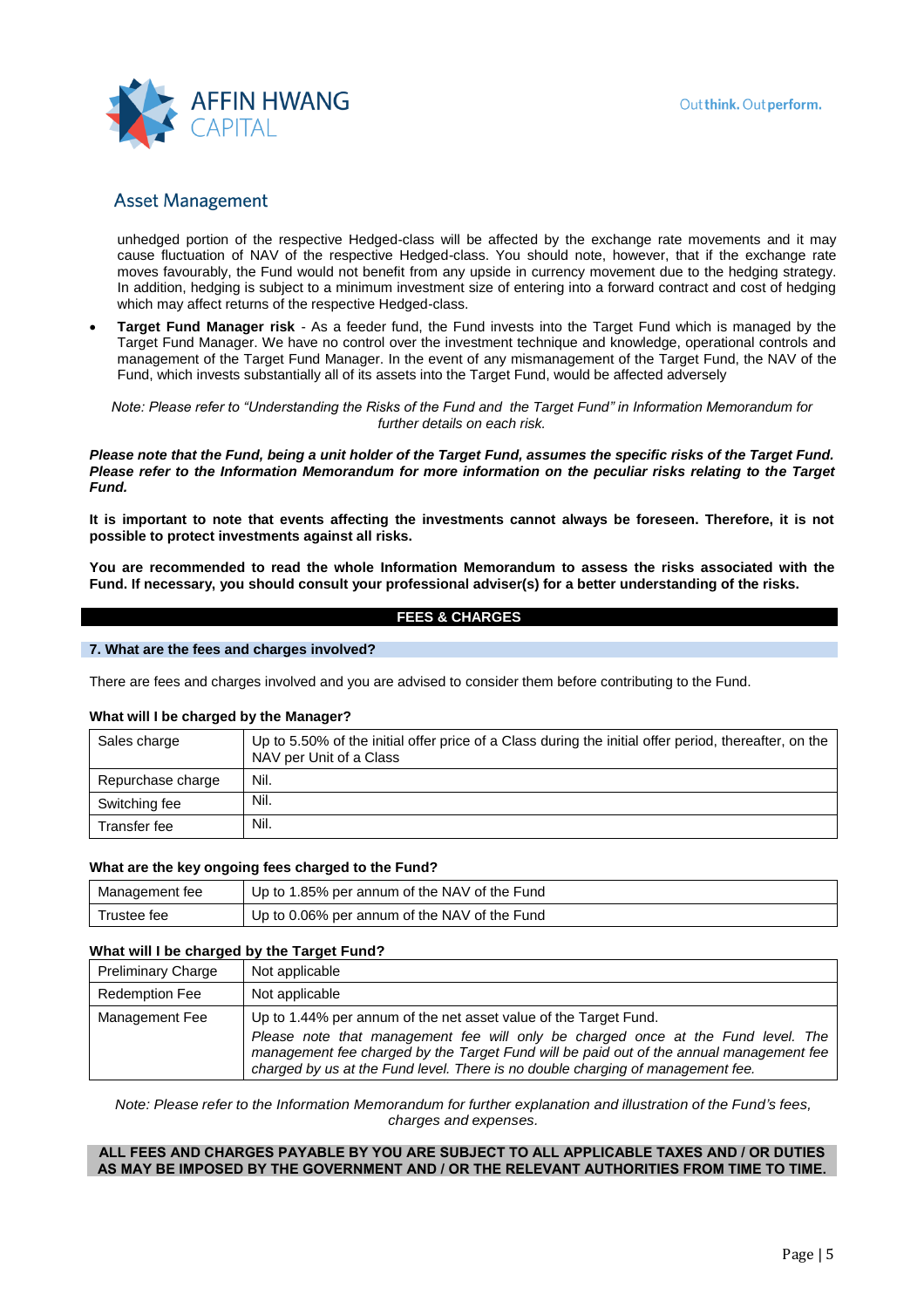

**!**

#### YOU SHOULD NOT MAKE PAYMENT IN CASH TO A UNIT TRUST CONSULTANT OR ISSUE A CHEQUE IN **THE NAME OF A UNIT TRUST CONSULTANT.**

# **VALUATIONS AND EXITING FROM INVESTMENT**

#### **8. How often are valuations available?**

The Fund will be valued on every Business Day and you may obtain the NAV and NAV per Unit of the Fund from our customer service via our toll free number 1-800-88-7080 or email to *[customercare@affinhwangam.com](mailto:customercare@affinhwangam.com.)*.

#### **9. How can I exit from this investment and what are the risks and costs involved?**

You may request to redeem your investments in the Fund at any point in time by completing the repurchase application form and returning it to us on any Business Day between 8.45 a.m. and 3.30 p.m. Payments will be made to you within 14 days from the day the repurchase request is received by us and provided that all documentations are completed and verifiable.

#### **CONTACT INFORMATION**

#### **10. Who should I contact for further information or to lodge a complaint?**

- 1. For internal dispute resolution, you may contact our customer service personnel:
	- (a) via phone to :  $0.03 2116\,6000$ <br>
	(b) via fax to :  $0.03 2116\,6100$
	- 03 2116 6100<br>1-800-88-7080
	- $(c)$  via toll free no.<br> $(d)$  via email to
	- customercare@affinhwangam.com
	- (e) via letter : Affin Hwang Asset Management Berhad
		- Ground Floor, Menara Boustead
			- 69, Jalan Raja Chulan
				- 50200 Kuala Lumpur

Complaints should be made in writing with the following information:

- (a) particulars of the complainant which include name, correspondence address, contact number, e-mail address (if any) and other relevant information;
- (b) circumstances of the non-compliance or improper conduct;
- (c) parties alleged to be involved in the improper conduct; and
- (d) other supporting documentary evidence (if any).
- 2. If you are dissatisfied with the outcome of the internal dispute resolution process, please refer your dispute to the Securities Industries Dispute Resolution Centre (SIDREC):<br>(a) via phone to : 03-2282 2280
	- (a) via phone to :<br>(b) via fax to :
	- 03-2282-3855
	- (c) via email to : info@sidrec.com.my
	- (d) via letter to : Securities Industry Dispute Resolution Center (SIDREC)
		- Unit A-9-1 Level 9, Tower A, Menara UOA Bangsar, No. 5, Jalan Bangsar Utama 1 59000 Kuala Lumpur
- 3. You can also direct your complaint to the SC even if you have initiated a dispute resolution process with SIDREC. To make a complaint, please contact the SC's Investor Affairs & Complaints Department:
	- (a) via phone to the Aduan Hotline at  $103 62048999$ <br>(b) via fax to  $03 62048991$ (b) via fax to : 03 – 6204 8991<br>
	(c) via e-mail to : data aduan@seccom aduan@seccom.com.my
	- (d) via online complaint form available at www.sc.com.my
	- (e) via letter to : Investor Affairs & Complaints Department Securities Commission Malaysia, No 3 Persiaran Bukit Kiara, Bukit Kiara, 50490 Kuala Lumpur

4. Federal of Investment Managers Malaysia (FIMM)'s Complaints Bureau:

| (a) via phone to |  |  |  | $03 - 20923800$ |
|------------------|--|--|--|-----------------|
| (b) via fax to   |  |  |  | $03 - 20932700$ |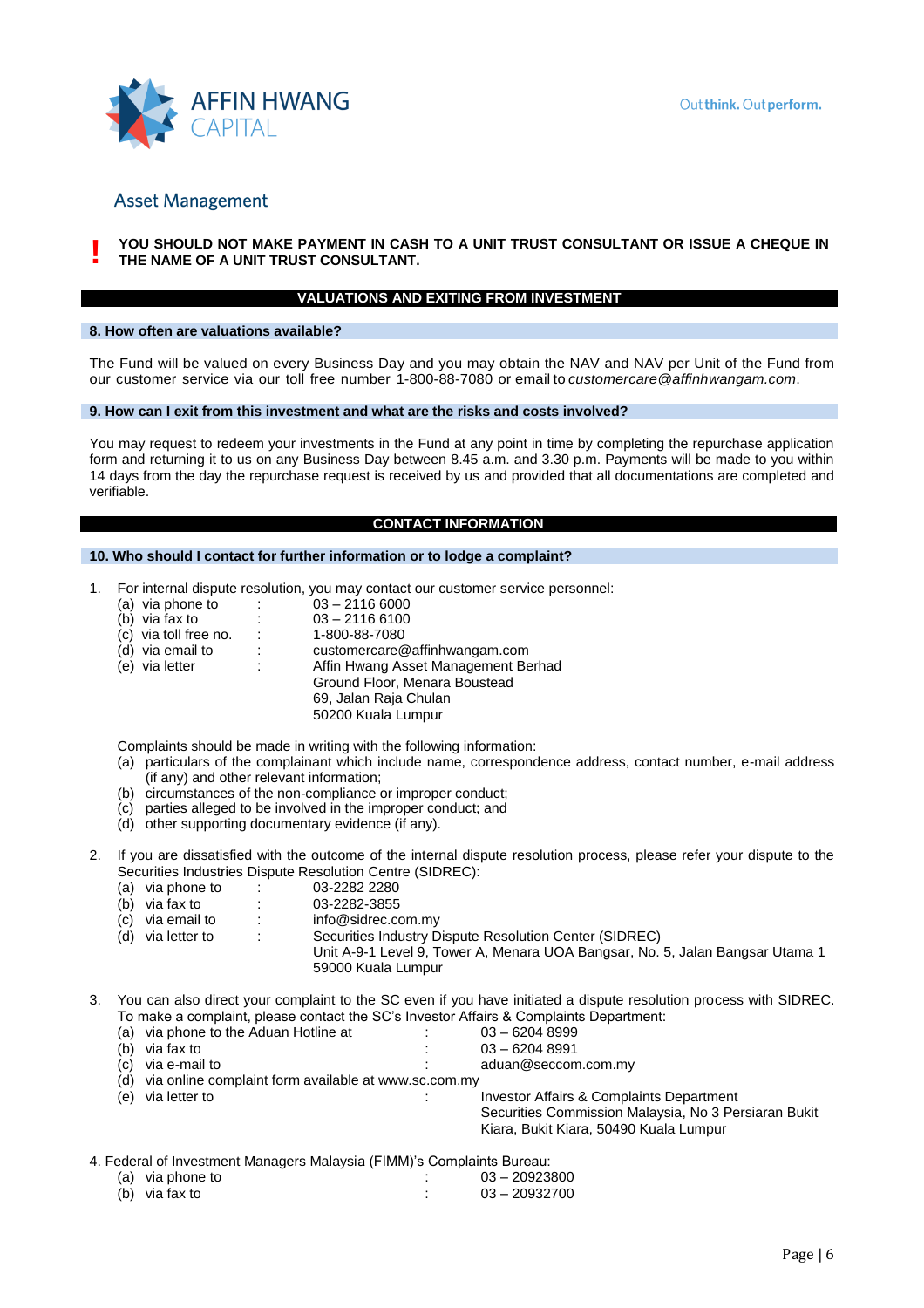

- 
- $\overrightarrow{d}$  via online complaint form available at :<br>
(e) via letter to :
- 

(c) via e-mail to  $\begin{array}{ccc} \text{(c)} & \text{via } e\text{-mail to} \\ \text{(d)} & \text{via } \text{online } \text{complain}t \text{ form } \text{available at} \\ \end{array}$  : [complaints@fimm.com.my](mailto:complaints@fimm.com.my) www.fimm.com.my<br>
Legal, Secretarial & Regulatory Affairs Federal of Investment Managers Malaysia 19-06-1, 6th Floor Wisma Tune, No. 19, Lorong Dungun Damansara Heights,50490 Kuala Lumpur

### **APPENDIX : GLOSSARY**

| A-shares                         | Means shares issued by companies incorporated in the PRC and listed on the Shanghai Stock<br>Exchange or the Shenzhen Stock Exchange, traded in RMB and available for investment by domestic<br>investors and RQFIIs.                                                                                                                                                                                                                                                                           |
|----------------------------------|-------------------------------------------------------------------------------------------------------------------------------------------------------------------------------------------------------------------------------------------------------------------------------------------------------------------------------------------------------------------------------------------------------------------------------------------------------------------------------------------------|
| <b>Base Currency</b>             | Means the currency in which the Fund is denominated i.e. USD.                                                                                                                                                                                                                                                                                                                                                                                                                                   |
| Bursa Malaysia                   | Means the stock exchange managed and operated by Bursa Malaysia Securities Berhad and includes<br>any changes to the name or the operator of the Malaysian stock exchange.                                                                                                                                                                                                                                                                                                                      |
| <b>Business Day</b>              | Means a day on which Bursa Malaysia is open for trading. The Manager may declare certain Business<br>Days a non-Business Day when deemed necessary, such as in the event of market disruption.                                                                                                                                                                                                                                                                                                  |
| Class(es)                        | Means any number of class(es) of Unit(s) representing similar interests in the assets of the Fund and a<br>"Class" means any one class of Units.                                                                                                                                                                                                                                                                                                                                                |
| Communiqué                       | Refers to the notice issued by the Manager to the Unit Holders.                                                                                                                                                                                                                                                                                                                                                                                                                                 |
| Company                          | Refer to UBS (Lux) Key Selection SICAV.                                                                                                                                                                                                                                                                                                                                                                                                                                                         |
| <b>Deed</b>                      | Refers to the deed dated 24 December 2018 entered into between the Manager and the Trustee and<br>includes any subsequent amendments and variations to the deed.                                                                                                                                                                                                                                                                                                                                |
| the Fund                         | Means Affin Hwang World Series - China Allocation Opportunity Fund.                                                                                                                                                                                                                                                                                                                                                                                                                             |
| <b>Guidelines</b>                | Refers to Guidelines on Unlisted Capital Market Products Under The Lodge And Launch Framework<br>issued by the SC and as amended or modified from time to time.                                                                                                                                                                                                                                                                                                                                 |
| <b>Hedged-class</b>              | Means a particular Class that aims to reduce the effect of exchange rate fluctuations between the Base<br>Currency and the currency in which Unit Holders are exposed to having invested in that Class, also<br>known as NAV hedging method.                                                                                                                                                                                                                                                    |
|                                  | NAV hedging is undertaken regardless of whether the Base Currency is expected to increase or decline<br>in value relative to the hedged currency.                                                                                                                                                                                                                                                                                                                                               |
| <b>Information Memorandum</b>    | Means the offer document in respect of this Fund as may be, replaced or amended from time to time.                                                                                                                                                                                                                                                                                                                                                                                              |
| <b>Manager or AHAM</b>           | Refers to Affin Hwang Asset Management Berhad.                                                                                                                                                                                                                                                                                                                                                                                                                                                  |
| medium to long-term              | Means a period between three (3) years and five (5) years.                                                                                                                                                                                                                                                                                                                                                                                                                                      |
| <b>MYR</b>                       | Means the Malaysian Ringgit, the lawful currency of Malaysia.                                                                                                                                                                                                                                                                                                                                                                                                                                   |
| <b>NAV</b>                       | Means the value of all the assets of the Fund less the value of all the liabilities of the Fund at a<br>valuation point; where the Fund has more than one Class of Units, there shall be a net asset value of<br>the Fund attributable to each Class of Units.                                                                                                                                                                                                                                  |
| <b>NAV per Unit</b>              | Means the NAV of the Fund at a particular valuation point divided by the number of Unit in Circulation<br>at the same valuation point; where the Fund has more than one Class of Units, there shall be a NAV<br>per Unit for each Class of Units; the NAV per Unit of a Class of Units at a particular valuation point<br>shall be the NAV of the Fund attributable to that Class of Units divided by the number of Units in<br>Circulation of that Class of Units at the same valuation point. |
| Prospectus of the Target<br>Fund | Means the offering document of the Target Fund dated 28 August 2019, as updated and amended<br>from time to time.                                                                                                                                                                                                                                                                                                                                                                               |
| <b>Repurchase Charge</b>         | Means a charge imposed pursuant to a repurchase request.                                                                                                                                                                                                                                                                                                                                                                                                                                        |
| <b>Repurchase Price</b>          | Means NAV per Unit payable to a Unit Holder pursuant to a repurchase of a Unit; for the avoidance of<br>doubt, the Repurchase Price of Units does not include any Repurchase Charge which may be<br>imposed.<br>The Repurchase Price is equivalent to the initial offer price during the initial offer period and NAV per                                                                                                                                                                       |
|                                  | Unit after the initial offer period. As such, any Repurchase Charge applicable is excluded from the<br>calculation of the Repurchase Price per Unit.                                                                                                                                                                                                                                                                                                                                            |
| <b>Sales Charge</b>              | Means a charge imposed pursuant to the Unit Holder's purchase request.                                                                                                                                                                                                                                                                                                                                                                                                                          |
| <b>Sophisticated Investors</b>   | Refers to $-$<br>an individual whose total net personal assets, or total net joint assets with his or her spouse,<br>(1)                                                                                                                                                                                                                                                                                                                                                                        |